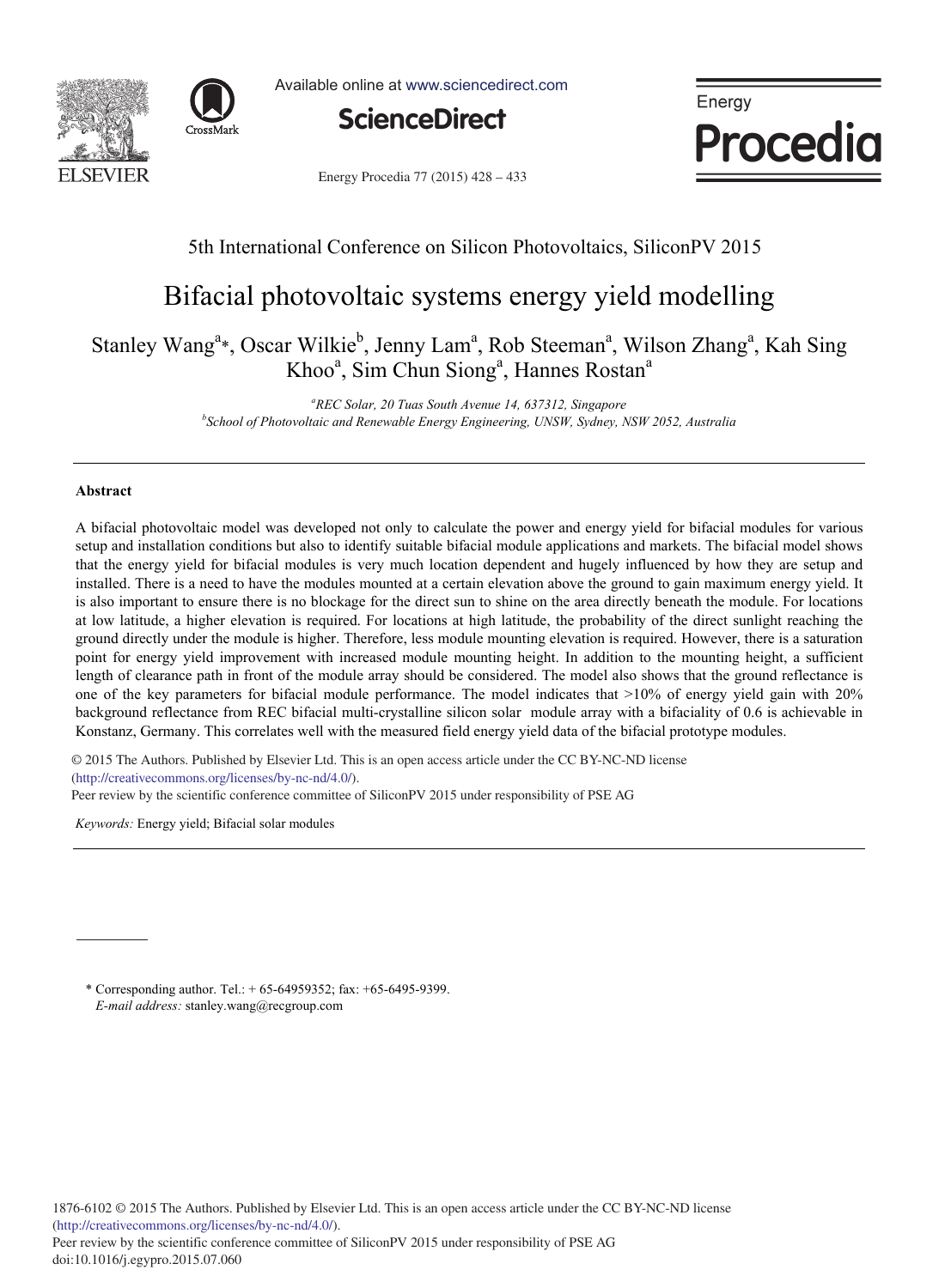#### **1. Introduction**

In recent years, the bifacial solar module has gained much attention [1]. However, there is currently no commercially available software to model the performance of a bifacial photovoltaic system such as PVSYST photovoltaic software [2]. Modelling the field performance of bifacial modules presents a number of difficulties that are not present for monofacial modules. The bifacial system modelling is significantly more complex than the monofacial system modelling due to the need to estimate the rear illumination of the module, which depends on the percentage of diffused radiation, the sun elevation, the background reflectance, the height of the module above the ground and the module tilt angle. In addition, the field performance of bifacial modules is highly dependent on the location and system design. In this paper the development of an empirical model for the field performance of a bifacial photovoltaic module is discussed. The model attempts to overcome a number of challenges in modelling the rear side illumination for different module heights, module tilts, ground albedos, diffuse radiation components (primarily due to atmospheric effects) and solar positions.

#### **2. Simulation process flow**

The simulation process flow for developing a bifacial photovoltaic model in this work is shown in Figure 1. The inputs to the simulation flow chart are module performance details, system installation details and the global horizontal irradiance (GHI) data.



Fig. 1. The bifacial modelling process flow. The GHI data, the module performance details and the system installation details are the inputs. The terrestrial solar calculation and the front side power simulation are used in the primary calculation. The sunny day bifacial power and the cloudiness factor are used in the secondary calculation. The bifacial relative gain is calculated in the tertiary calculation and the final system performance can be simulated.

The sunny day bifacial power is calculated using solar geometry to determine the front and rear power output using terrestrial solar radiation based on the sun position and system location [3]. The model of diffused radiation and ground reflected radiation is based on the work published by G. M. Masters [4]. For the sunny day calculation, the cloudiness factor is not considered. The cloudiness factor is the GHI data at a given time as a percentage of the ideal GHI available on a clear day at the relevant point in time, which is calculated in the terrestrial solar calculations. For this work, the additional power from the rear side of the bifacial module is added to the power produced from the front side to provide the total module power. By assuming this, the series resistance effects and other potential effects cannot be considered.

There are three major parameters that are used in calculating the rear side illumination: (1) the diffused radiation incident at the rear of the module, (2) the diffuse and direct beam component incident on a horizontal plane, and (3) the length of the shadow cast behind the module, considering only the distance directly behind the module. In addition, the rear side illumination has a complex dependence on the height of the module above the ground, the tilt